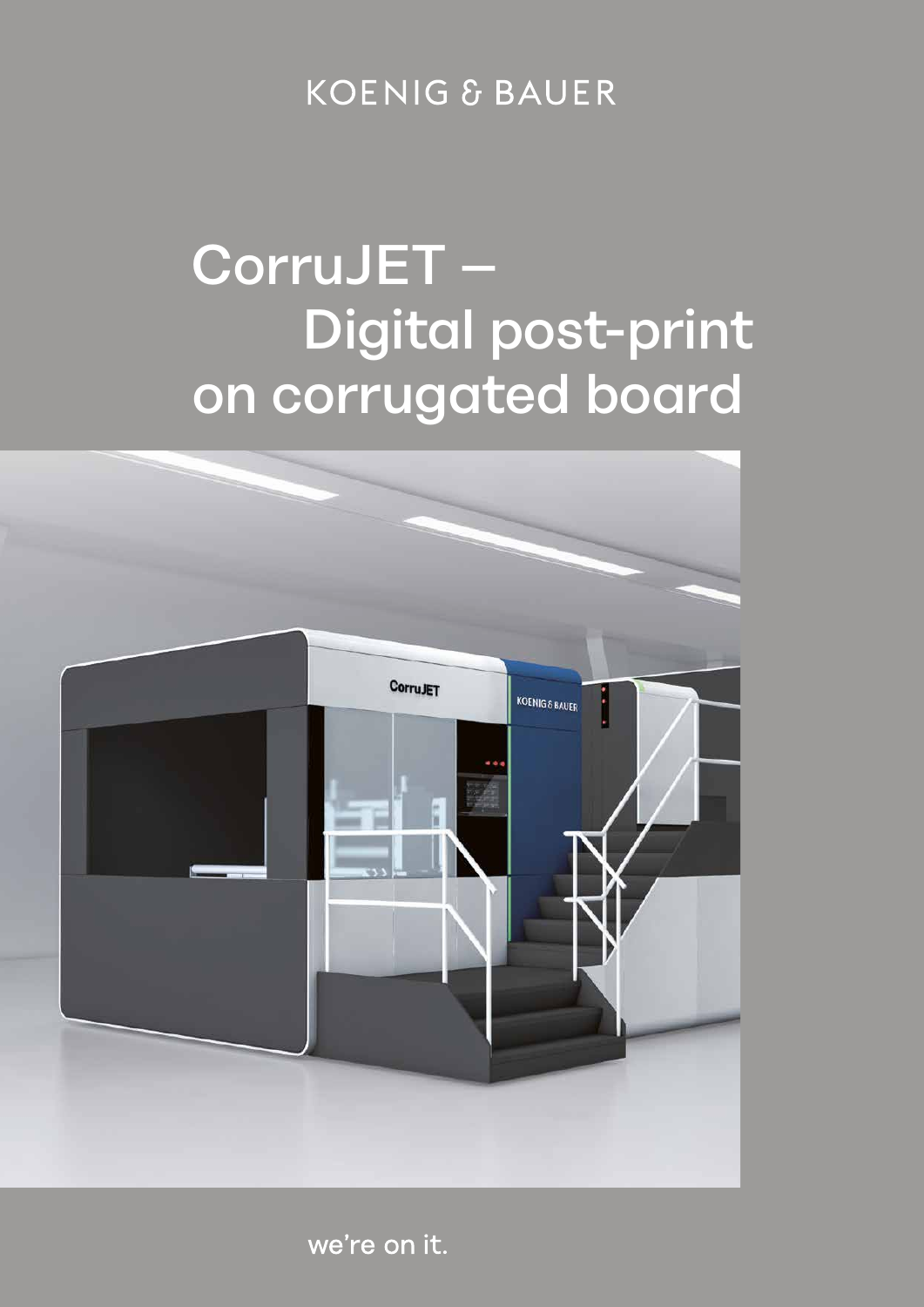

The press which the corrugated industry has been waiting for over so many years is now available from Koenig & Bauer: Digital post-printing onto corrugated board with the brand new Corru **JFT**.

> Based upon extensive experience gained with the digital web press RotaJET, the CorruJET was developed specifically for the corrugated industry. A unique overall concept for digital post-print on corrugated board combining implementation of the latest technologies and functionalities with simple and intuitive handling.

The CorruJET is engineered for the highly efficient production of corrugated sheets with top-quality digital printing.

Operating with a maximum production speed of 6,000 sheets/hour, the CorruJET is able to process corrugated board up to a thickness of 8 mm.

- Modular design for four colours (CMYK)
- Water-based inks
- Fuji Dimatix Samba Piezo printing heads with variable drop size
- Pre-coater and coater integrated into the press line
- Press control via a flexible Profibus system with touchscreen interface
- Integrated error diagnostics and remote maintenance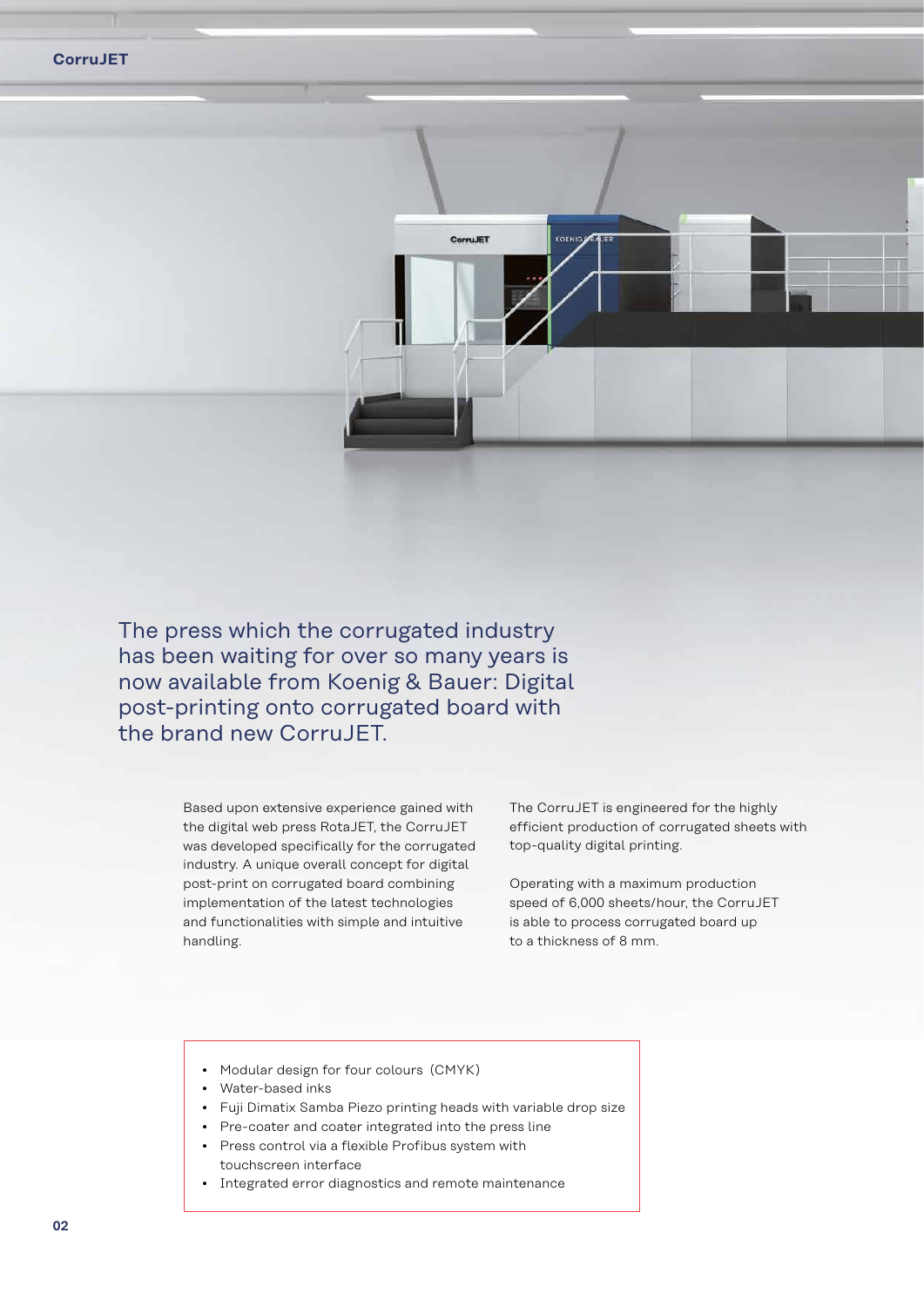## **Product information**

- Vacuum belt feeder for ultimate precision at sheet infeed
- Sheet cleaning from above and below
- Vacuum sheet transport guarantees stable sheet travel in the press and absolute register accuracy through the whole print process
- Integrated dryer technology
- Flexo application of pre-coating and coating
- Print resolution:  $1,200 \times 1,200$  or  $1,200 \times 600$  dpi
- Integrated data handling (RIP and workflow)
- Sheet infeed direction: Hard edge fed
- Colour model: CMYK
- Serial printing and printing of individualized products are possible, subject to the installed hardware and software

## **Technical data**

| Sheet width in mm     | 1.700 / 2.100                                |
|-----------------------|----------------------------------------------|
| Sheet direction       | Hard edge                                    |
| Min, sheet size in mm | 750 x 520                                    |
| Thickness in mm       | $1 - 8$                                      |
| Resolution in dpi     | $1.200 \times 1.200$ or $1.200 \times 600$   |
| Max. speed (sh/h)     | 6.000 (resolution: 1.200 x 600)              |
| Sheet transport       | Vacuum transfer                              |
| Precoater             | Water-based                                  |
| Ink                   | Water-based, no photoinitiators              |
| Inkjet heads          | Fuji Dimatix Samba Piezo, variable drop size |